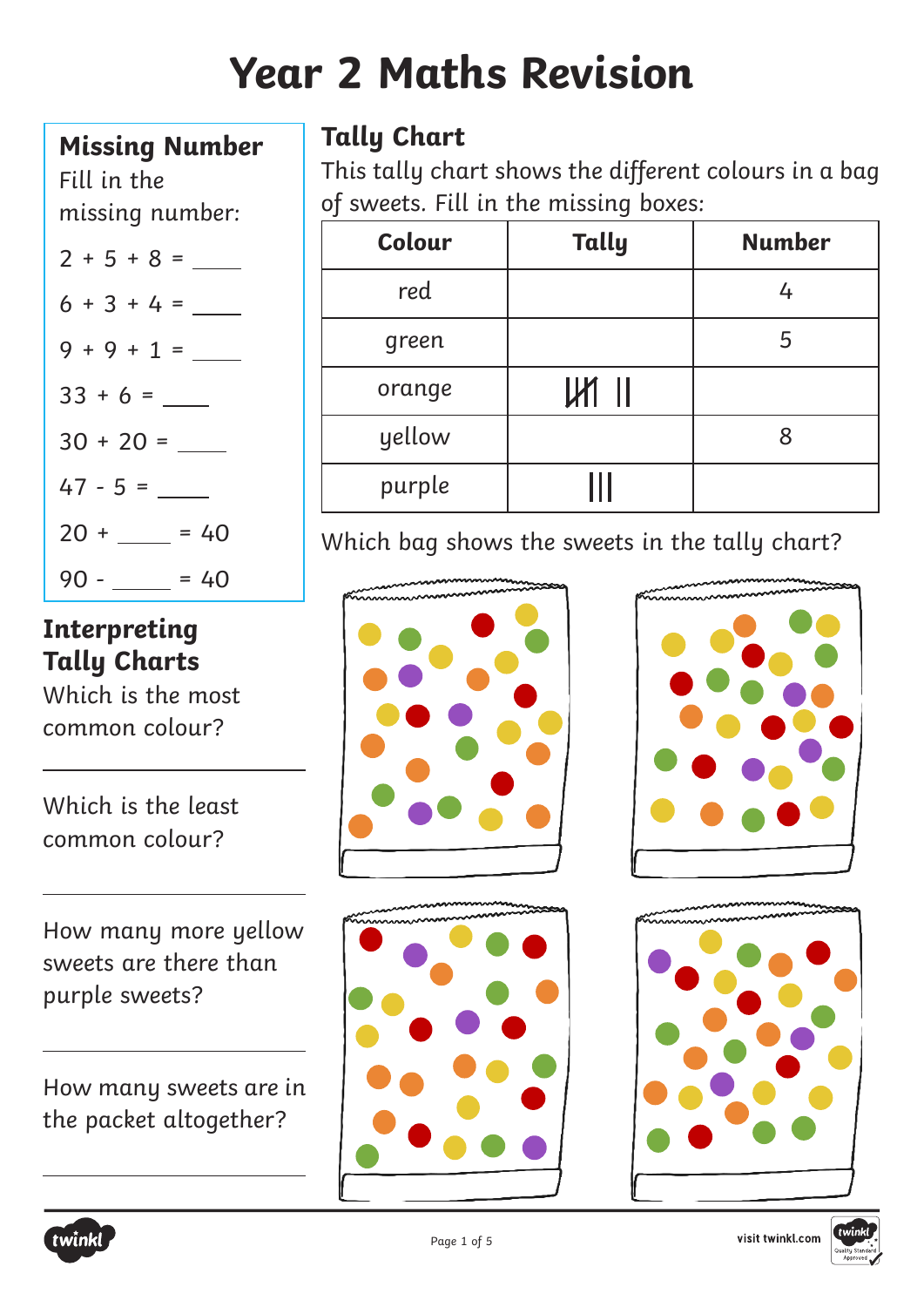# **Shapes**

#### **Which are correct?**

- 1. A cylinder has a curved face.
- 2. A cylinder has four vertices.
- 3. A cylinder has six faces.
- 4. A cylinder has two circular faces. **Answer:**

## **What Shape am I Thinking of?**

I'm thinking of a 2D shape. It has 6 sides. It has 6 corners. What is my shape?

I'm thinking of a 2D shape. It has 4 sides. It has 4 corners. What is my shape? What else does Daisy need to tell us about her shape so we can be certain what it is?

#### **Shape Sorting**

#### **Sort these shapes into the Venn diagram:**



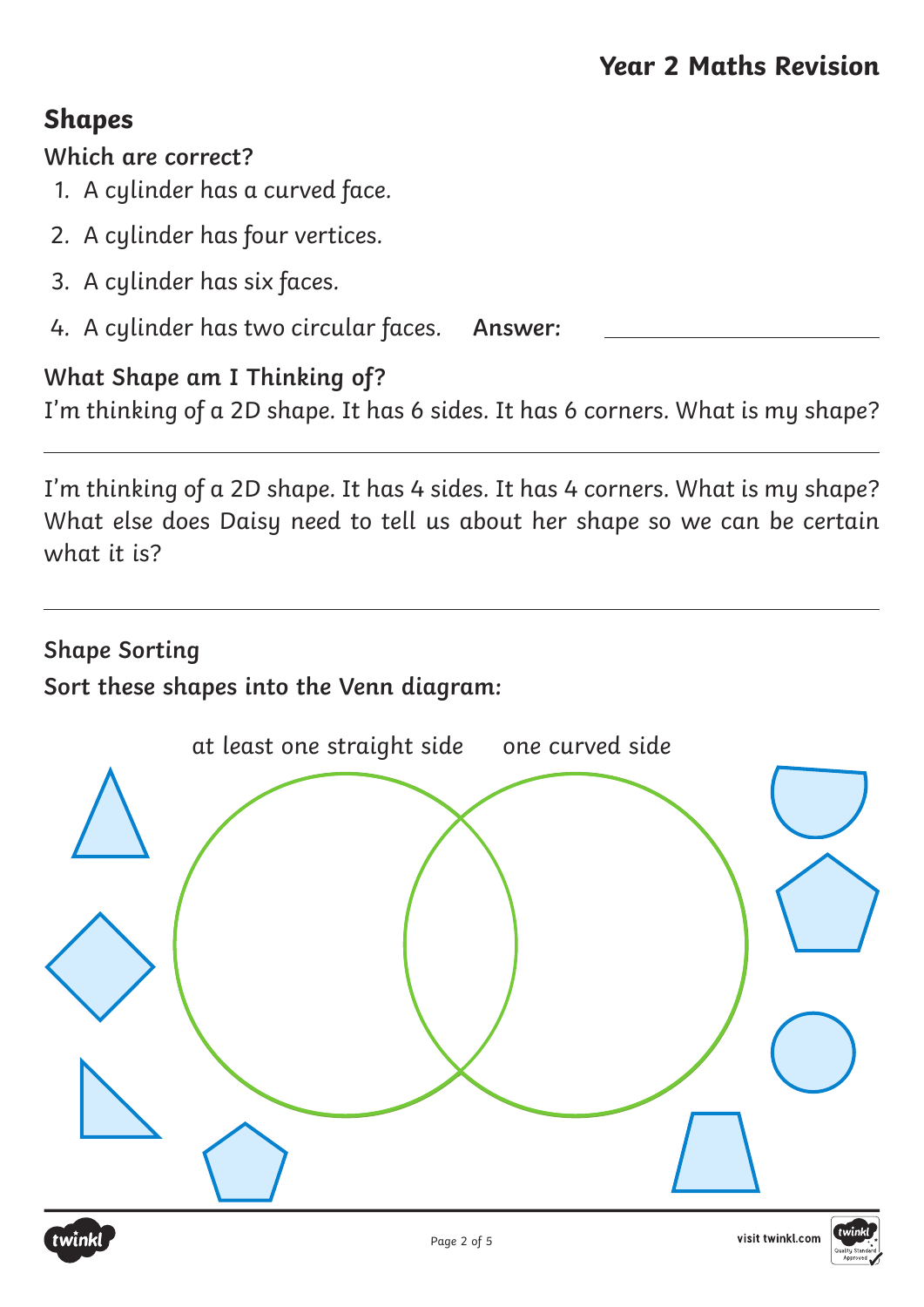### **Year 2 Maths Revision**

#### **Rotation**



**This arrow has been rotated clockwise. How far has the arrow been rotated?**

- 1. quarter turn
- 2. half turn
- 3. three-quarter turn
- 4. full turn **Answer:**

#### **Word Problems**

Bruno the dog, has 23 biscuits in his treat box. His owner gives him 8. How many biscuits are left in the box?

Priya bakes some cakes for the summer fair. She sells 14. She has 10 left over. How many cakes did she bake?

There are 8 passengers on the bus. At the first stop, 3 more get on. At the second stop 2 more get on. How many passengers are on the bus now?

There are 28 children in Class 2. At playtime, 12 children choose to play football. How many children do not play football?



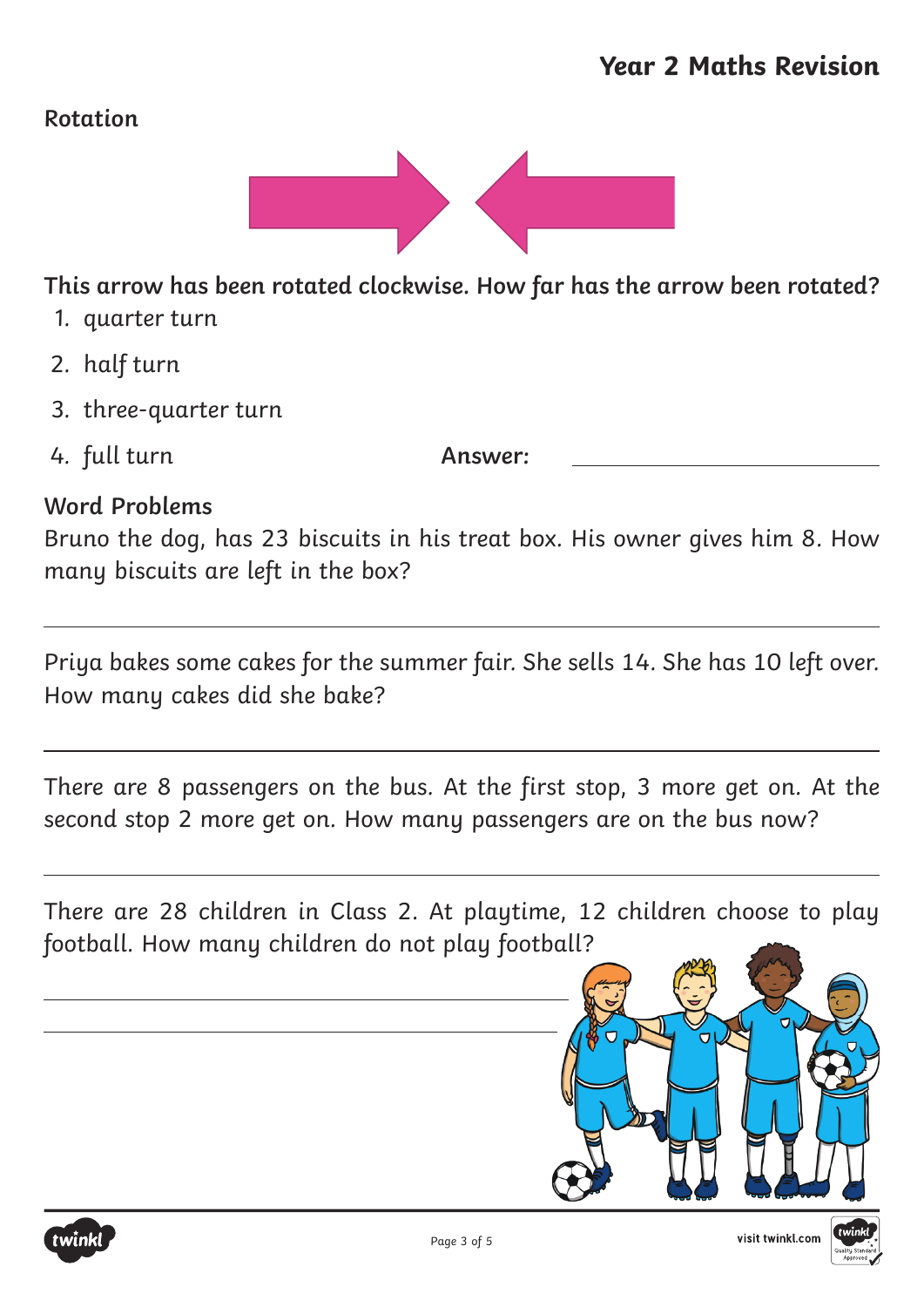

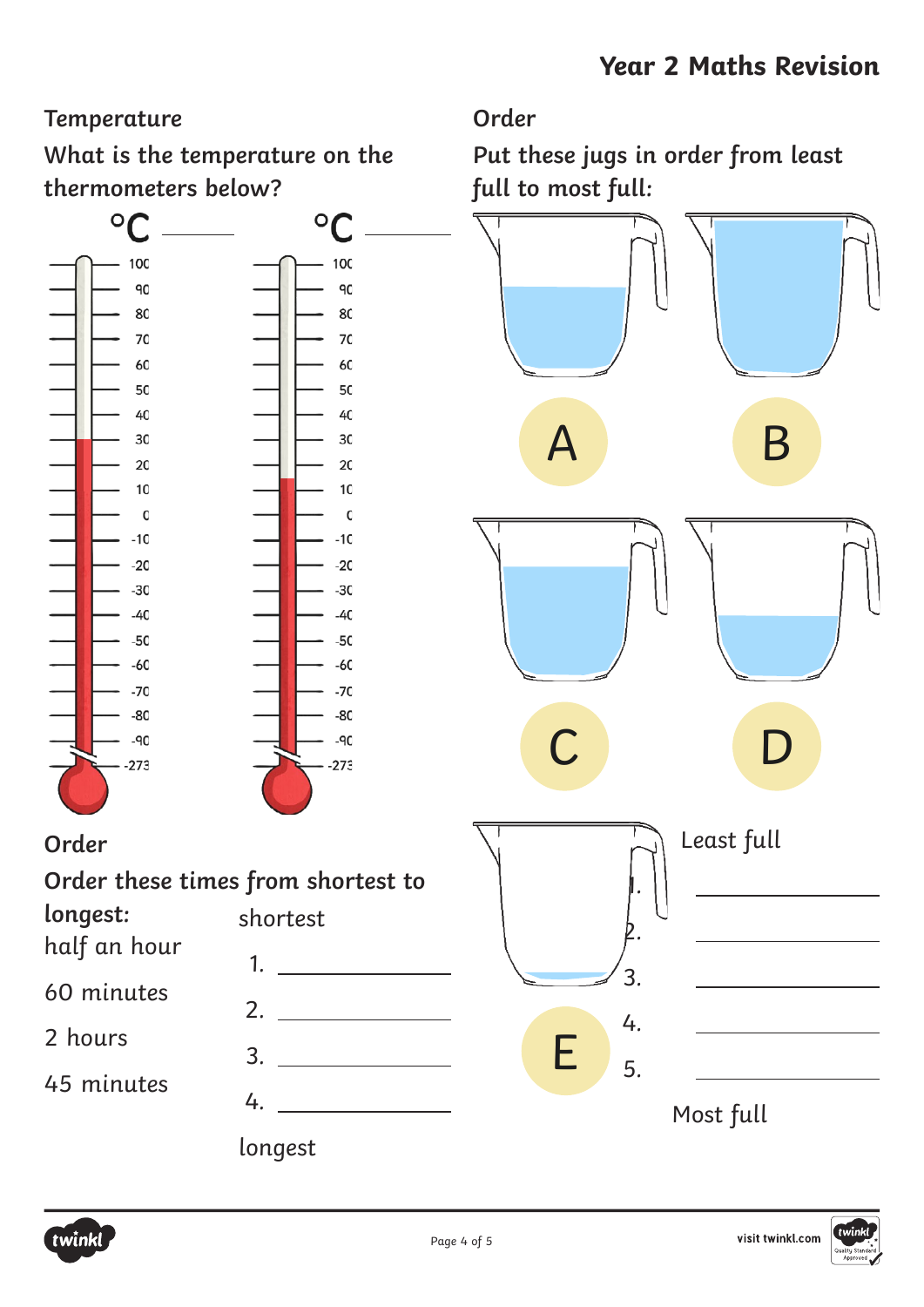#### **Word Problems**

Nate is doing a maths quiz. He starts the quiz at half past nine and finishes at 10 o'clock. It takes him 2 minutes to answer each question. How many questions does he answer?

## **Missing Number**

Fill in the missing number:

 $45 + 32 =$  $52 + 37 =$ 

 $28 + 35 =$ 

Fill in the missing number:

- **57 =**
- 50 +
- 40 +
- $30 +$
- + 37
- 10 +

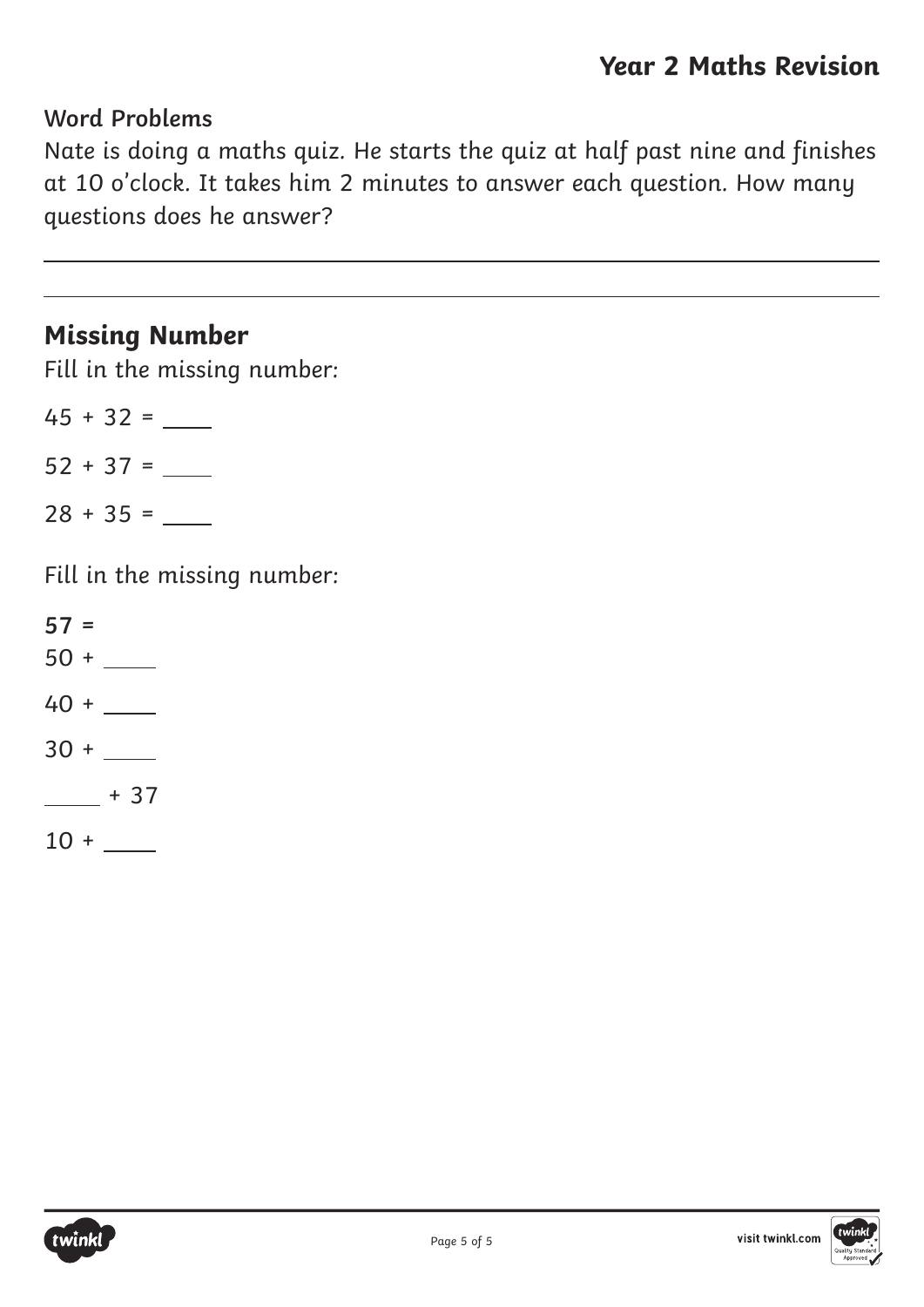# **Year 2 Maths Revision Answers**

## **Missing Number**

Fill in the missing number:

$$
2 + 5 + 8 = 15
$$

$$
6 + 3 + 4 = 13
$$

$$
9 + 9 + 1 = 19
$$

$$
33 + 6 = 39
$$

$$
30 + 20 = 50
$$

$$
47 - 5 = 42
$$

$$
20 + 20 = 40
$$

90 - **50** = 40

# **Tally Chart**

This tally chart shows the different colours in a bag of sweets. Fill in the missing boxes:

| Colour | <b>Tally</b> | <b>Number</b> |
|--------|--------------|---------------|
| red    | Ш            | 4             |
| green  | Ш            | 5             |
| orange | $W$ II       |               |
| yellow | III          |               |
| purple |              | 3             |

Which bag shows the sweets in the tally chart?

**The first bag.**

# **Interpreting Tally Charts**

Which is the most common colour? **yellow**

Which is the least common colour?

## **purple**

How many more yellow sweets are there than purple sweets?

# **5**

How many sweets are in the packet altogether?

**27**



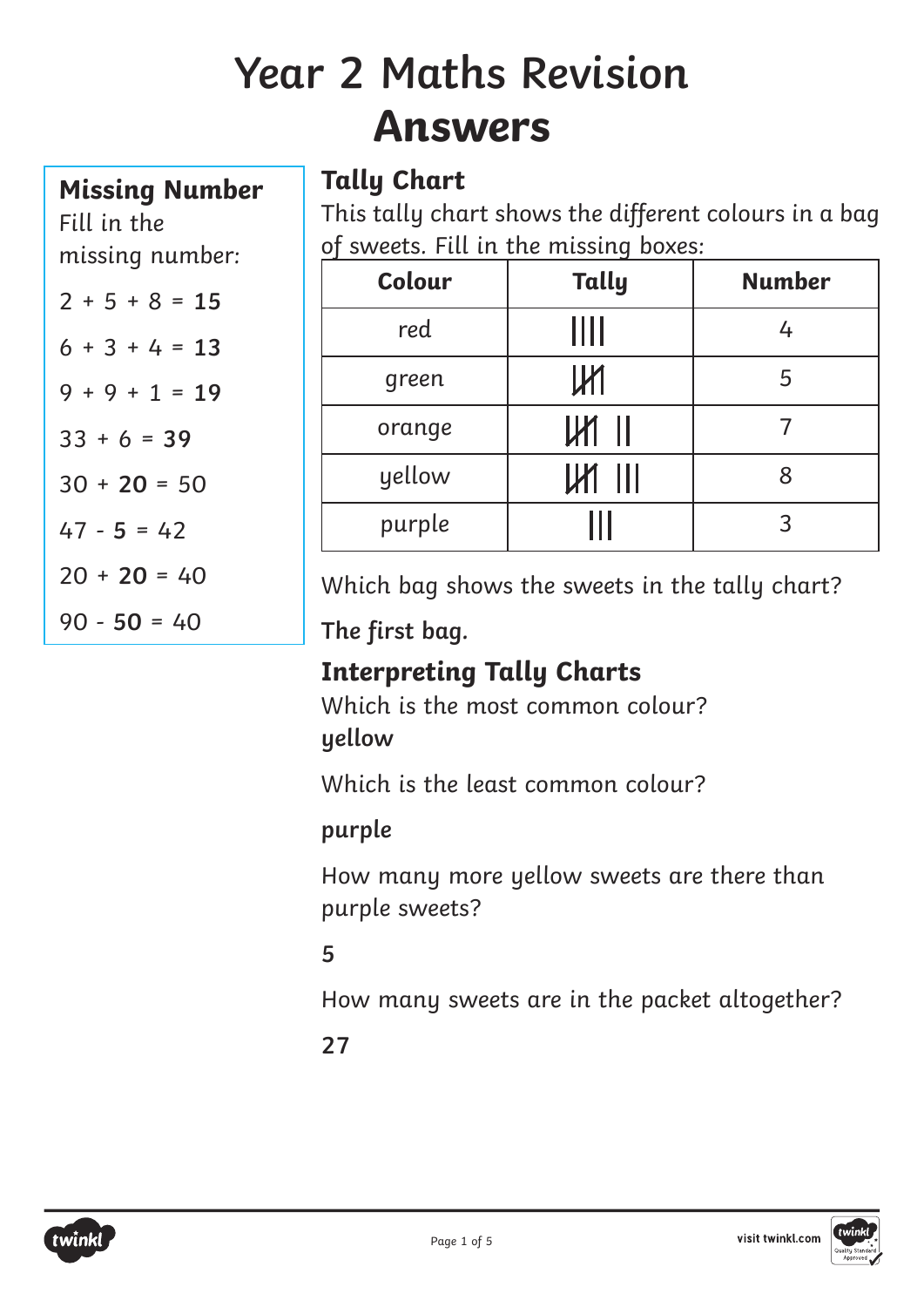# **Shapes**

## **Which are correct?**

- 1. A cylinder has a curved face.
- 2. A cylinder has four vertices.
- 3. A cylinder has six faces.
- 4. A cylinder has two circular faces. **Answer: 1 and 4**

## **What Shape am I Thinking of?**

I'm thinking of a 2D shape. It has 6 sides. It has 6 corners. What is my shape? **hexagon**

I'm thinking of a 2D shape. It has 4 sides. It has 4 corners. What is my shape? What else does Daisy need to tell us about her shape so we can be certain what it is? **She needs to tell us whether the sides are the same length (square) or not (rectangle).**

**Shape Sorting**

**Sort these shapes into the Venn diagram:**





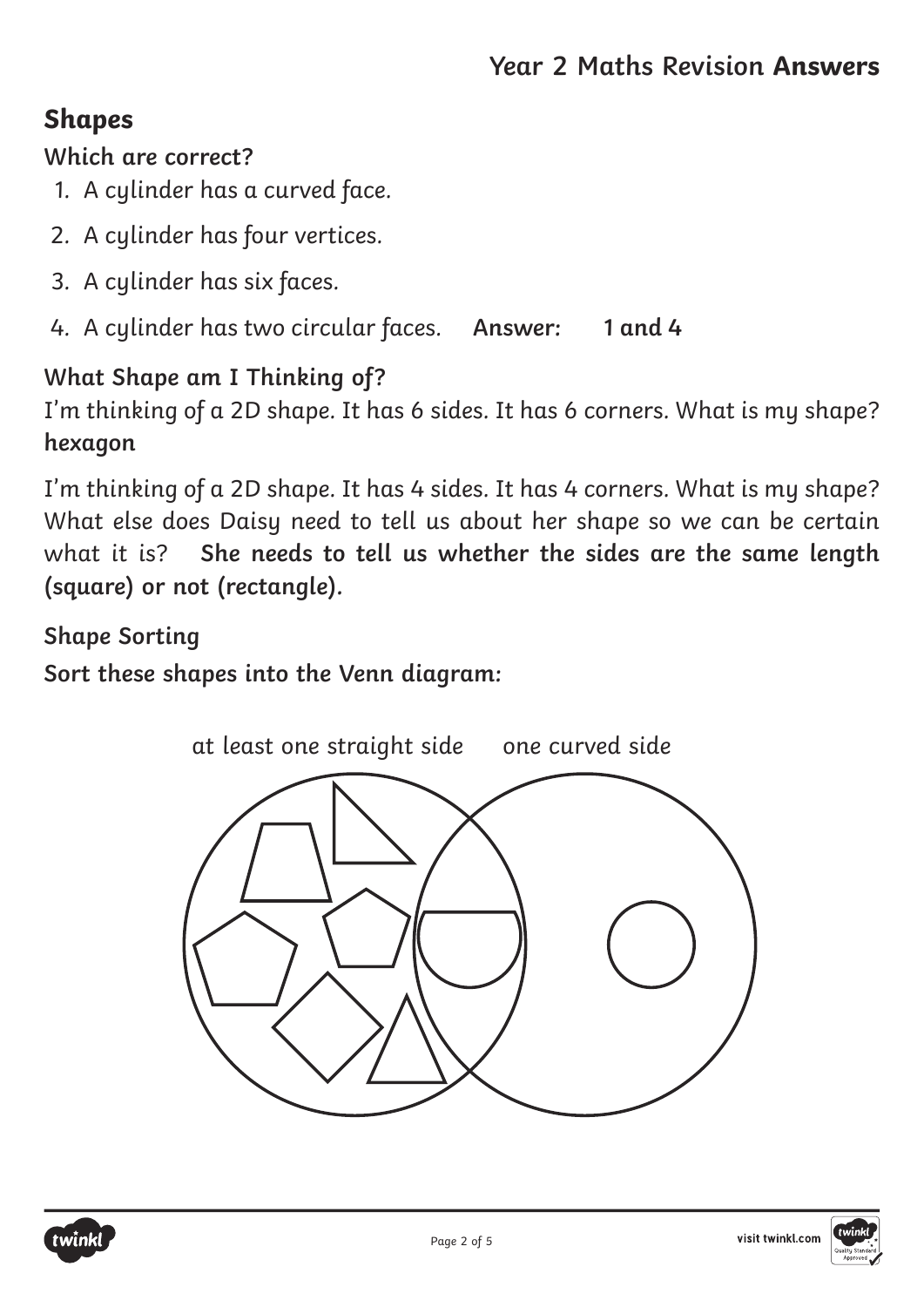#### **Rotation**



**This arrow has been rotated clockwise. How far has the arrow been rotated?**

- 1. quarter turn
- 2. half turn
- 3. three-quarter turn
- 4. full turn **Answer: 2. half turn**

## **Word Problems**

Bruno the dog, has 23 biscuits in his treat box. His owner gives him 8. How many biscuits are left in the box?

#### **23 – 8 = 15 treats**

Priya bakes some cakes for the summer fair. She sells 14. She has 10 left over. How many cakes did she bake?

#### **14 + 10 = 24 cakes**

There are 8 passengers on the bus. At the first stop, 3 more get on. At the second stop 2 more get on. How many passengers are on the bus now?

#### **8 + 3 + 2 = 13 passengers**

There are 28 children in Class 2. At playtime, 12 children choose to play football. How many children do not play football?

#### **28 – 12 = 16 children**



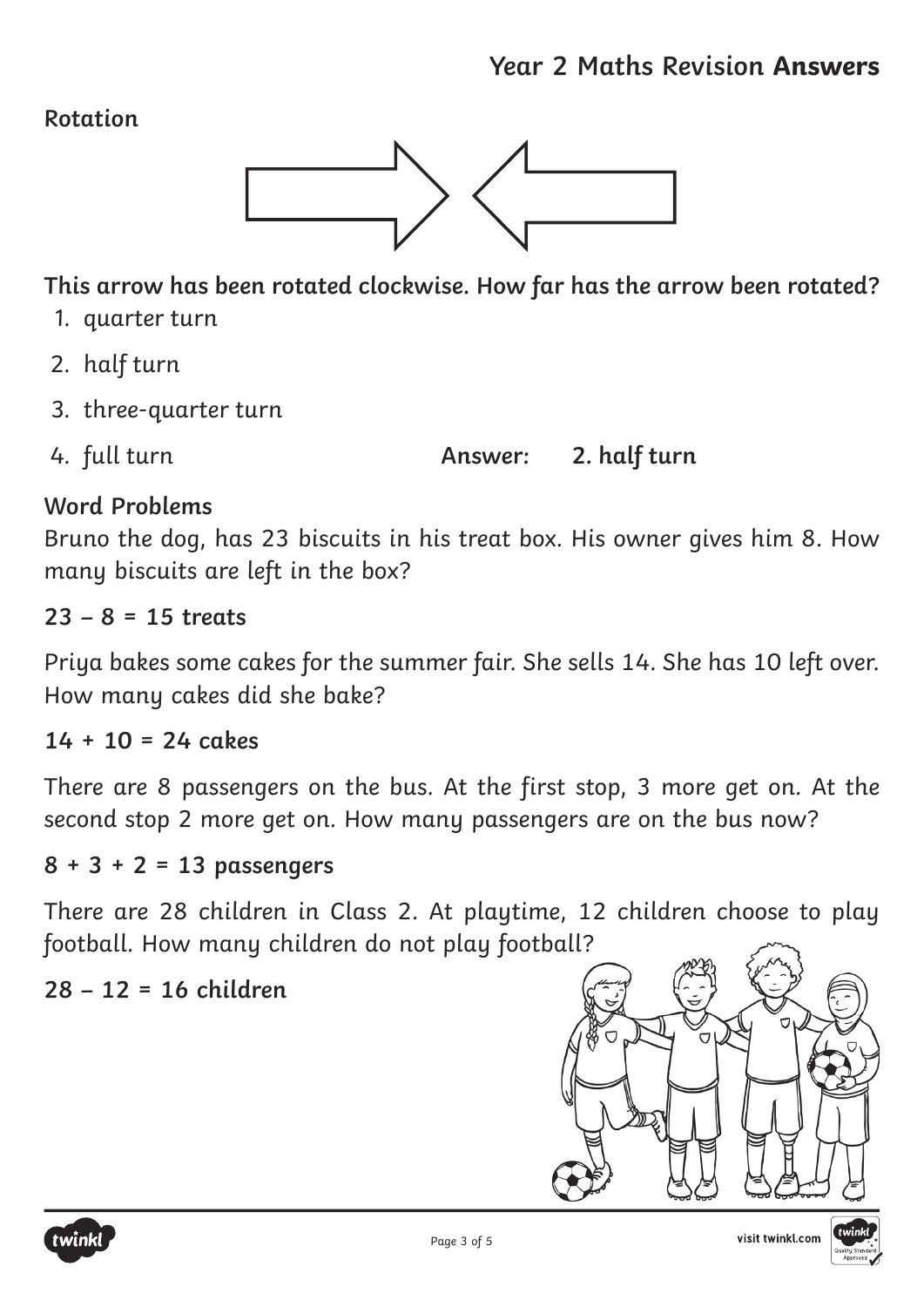# **Year 2 Maths Revision Answers**

## **Temperature**

**What is the temperature on the thermometers below?**



#### **Order**

|              | Order these times from shortest to |  |
|--------------|------------------------------------|--|
| longest:     | shortest                           |  |
| half an hour | 1. half an hour                    |  |
| 60 minutes   | 2. 45 minutes                      |  |
| 2 hours      |                                    |  |
| 45 minutes   | 3. 60 minutes                      |  |
|              | 4. 2 hours                         |  |

longest

**Order**

**Put these jugs in order from least full to most full:**